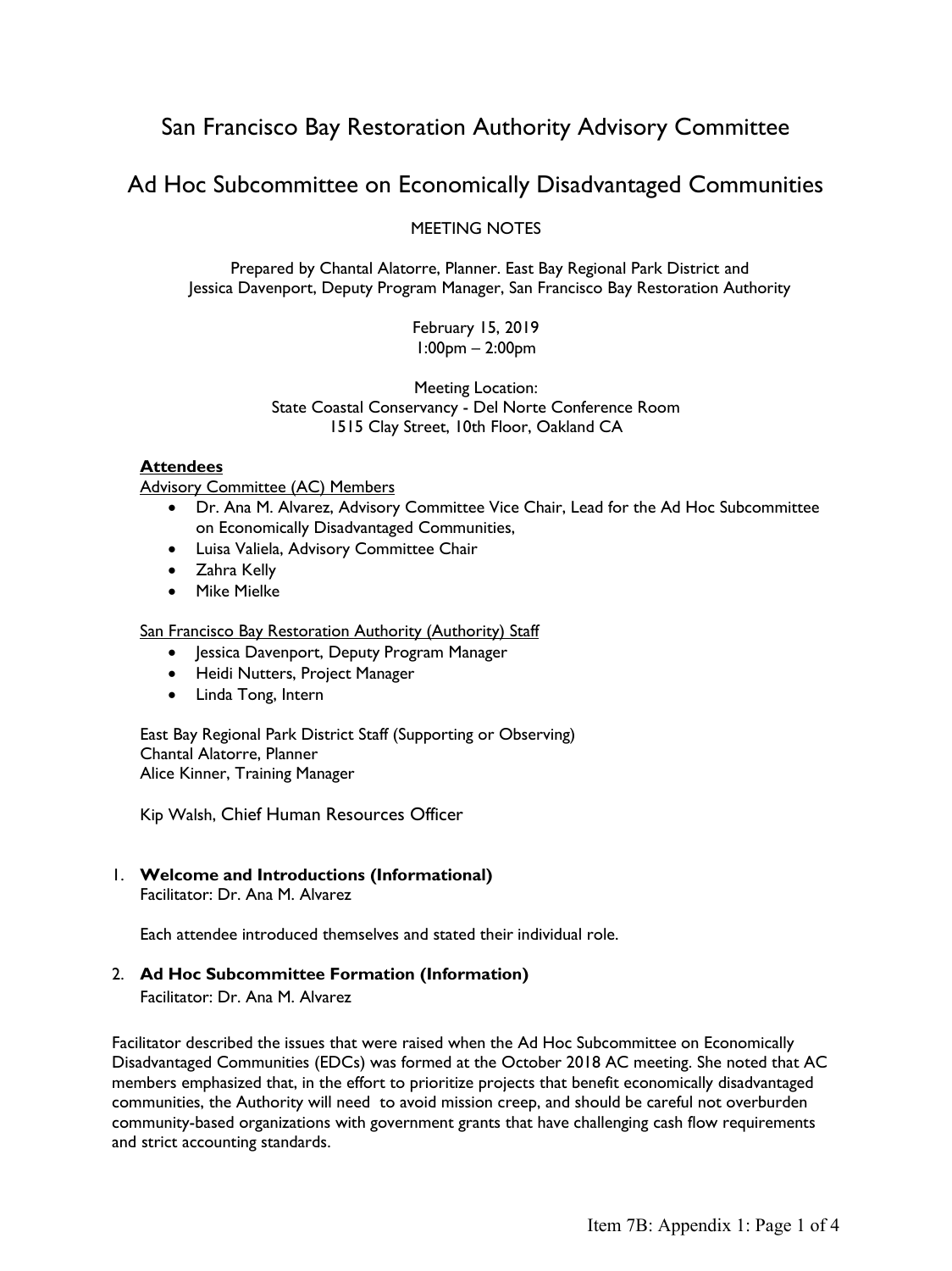The overarching goal of the Ad Hoc Subcommittee EDC is to contribute to developing recommendations on what steps the Authority should take to achieve Measure AA's goal of prioritizing projects that benefit economically disadvantaged communities. The ad hoc subcommittee will bring ideas to the Advisory Committee for further discussion.

#### 3. **Review of Activities Contributing Towards EDC Goal (Informational)**  Facilitator: Dr. Ana M. Alvarez

The facilitator provided a summary of past events and items listed below:

- [Environmental Justice \(EJ\) Panel](http://www.sfbayrestore.org/packets-advisory/2018-10-05/Item%205_Att1_SFBRA%20Environmental%20Justice%20Panel_Notes.pdf) (Jun. 29, 2018)
	- o Three EJ experts, including members of community-based organizations, provided insights and suggestions regarding how the Measure AA grant program can better engage with and serve EDCs.
- Proposal to Develop a Community Engagement Program for the San Francisco Bay [Restoration Authority](http://www.sfbayrestore.org/packets-advisory/2018-10-05/Item%209_Proposal%20to%20Develop%20a%20Community%20Engagement%20Program.pdf) (Sept. 20, 2018)
	- o The memo was prepared by Authority staff, informed by EJ Panel.
- Recommendations from the Advisory Committee to the Governing Board on Performance Measures and Annual Report Format (Sept. 21, 2018 Authority Board)
	- o The recommendations include the performance metric "Percentage of projects providing benefits to economically disadvantaged communities"
- Formation of Community Engagement / EDC Ad Hoc Subcommittee o This occurred at the October 2018 AC meeting, as described above.
- 

## 4. **Update on SFBRA Equity Consultant (Informational)**

Facilitator: Heidi Nutters

The Authority allocated \$25,000 to hire an Equity Consultant to establish both immediate recommendations for the next round of grant applications and long-term recommendations for the grant program. The consultant's work will consist of the following tasks:

- Identify recommendations, opportunities and challenges associated with the Authority's overall approach for integrating racial and environmental justice into its operations over the life of Measure AA;
- Identify gaps in the Measure AA grant program related to serving and engaging economically disadvantaged, or frontline communities; and
- Recommend approaches, strategies and actions for addressing those gaps

During the month of December, Nutters (serving as the project manager) solicited proposals from consulting firms. Authority staff are currently in the process of selecting the consultant. The goal is to have a consultant on board before the EDC ad hoc subcommittee has its second meeting.

#### 5. **Opportunities to Contribute to Consultant's Scope of Work (Discussion)**  Facilitator: Heidi Nutters

The attendees had a discussion on where the appropriate opportunities may exist to enhance, confirm, and/or guide consultant's work such as early consultation with the subcommittee on initial recommendations as well as the approach to community input/outreach methodology. The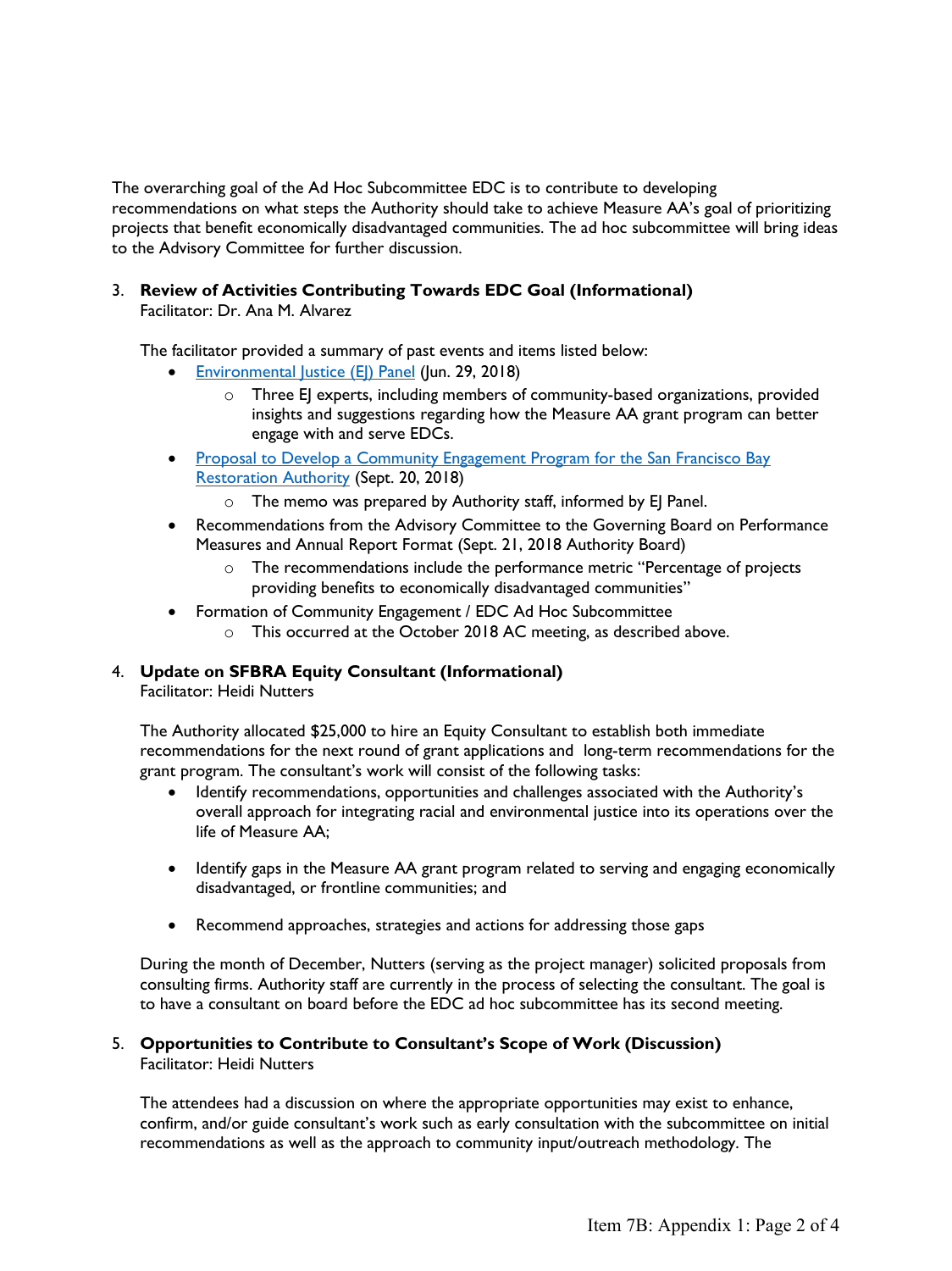attendees decided that the EDC ad hoc subcommittee will serve as a place to screen the consultant's ideas prior to presenting them to the Advisory Committee.

The issue of engagement of tribal groups was raised. This could be done by opening lines of communication with tribal representatives and recruiting tribal members to serve on the AC. Feedback from AC members included the point that because the Authority's jurisdiction is not tribal lands, this is not a good use of time. Another concern was that, in the case of tribal burial sites, it is not always easy to determine the "most likely descendant", and there are sometimes conflicts between tribes on this question.

#### 6. **Recommendations on Near-Term Changes to Round 3 of the Grant Program (Action)**  Facilitators: Dr. Ana M. Alvarez and Heidi Nutters

The equity consultant will develop near-term and long-term recommendations for the grant program. Near-term recommendations pertain to Round 3 of the grant program and will be proposed to the AC during their March meeting. This ad hoc subcommittee will serve as a place to generate ideas, recommendations and opportunities for Round 3. Once the equity consultant is on board, they will develop these further in conjunction with community-based organizations and equity leaders.

The subcommittee generated a list of ideas of potential recommendations:

- Letter of Inquiry prior to submitting grant application
	- o The Authority will allow prospective applicants for grant funding the opportunity to submit a letter of inquiry to determine if the proposed project is ready for funding and would make a strong application. If a project is not determined to have the basis for a strong application, the Authority will have the opportunity to provide feedback and guidance on how the project could become a better candidate for funding.
- Building trust with community-based organizations and economically disadvantaged communities (EDCs).
	- $\circ$  Any grantee receiving funding from Measure AA should be responsible for trust and community building
	- o Trust building should be prioritized over capacity building, which may be better accomplished by environmental organizations.
- Community outreach workshops for interested applicants
	- o The Authority could offer community workshops for community-based organizations to inquire about applying for funds
	- $\circ$  Support fostering partnerships between community-based organizations and local government/implementing entities.
- Changing scoring criteria to show stronger nexus/relationships with communities
	- o Add specific scoring criteria for applicants to demonstrate that proposed projects have local community support and/or to demonstrate engagement with EDCs.
		- o Community workshops could be explicitly required in the grant application to demonstrate engagement with communities and support for proposed project
	- $\circ$  Going beyond applicants demonstrating their projects are adjacent to EDCs.

### **7. Scheduling Standing Meetings, Frequency and Preferred Location (Action)**  Facilitator: Dr. Ana M. Alvarez

Facilitator will send a doodle poll to subcommittee members to determine next meeting.